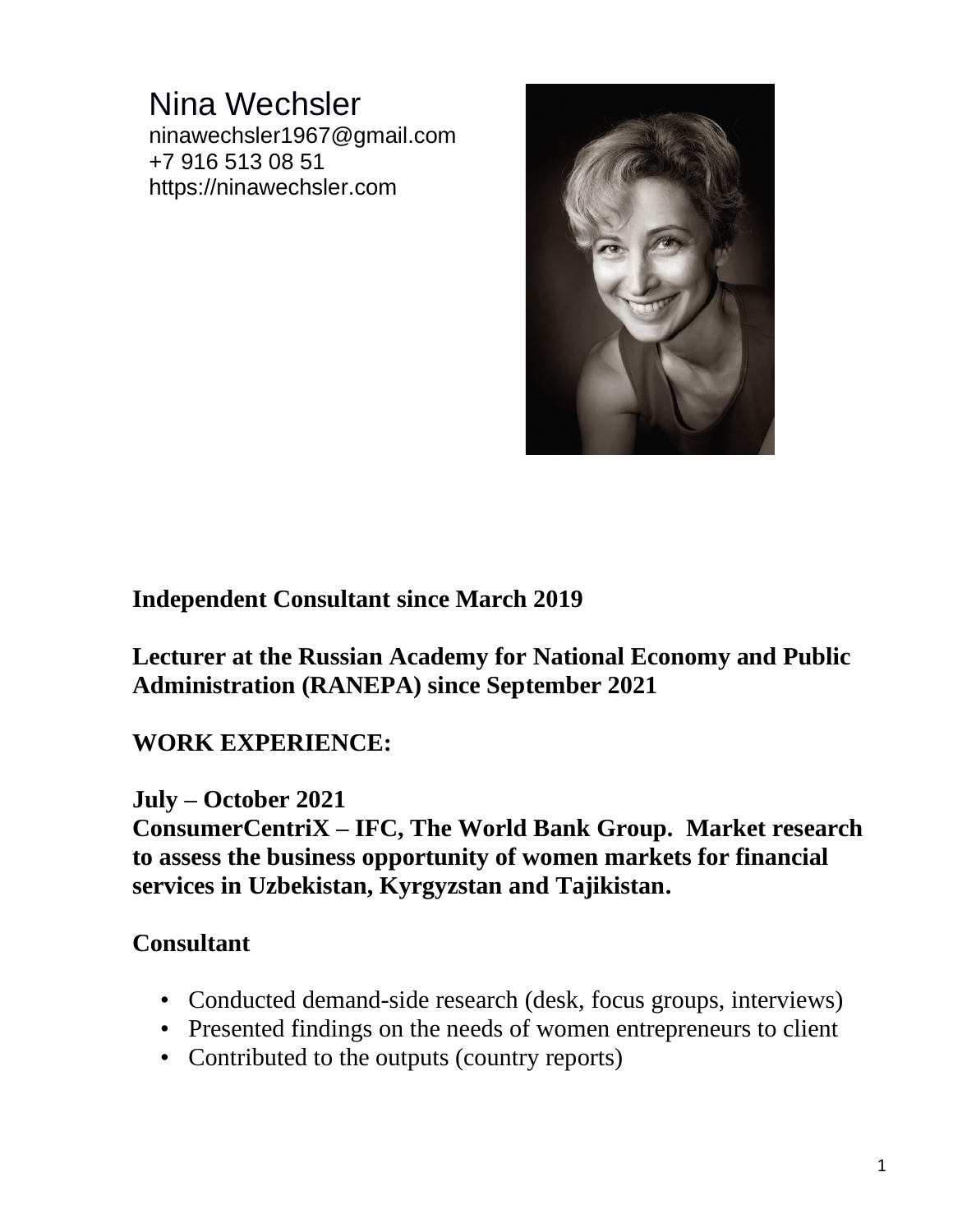## **March 2019 – April 2020 Women-In-Business Programme in Morocco sponsored by EBRD & EU - MF Strategy Sàrl.**

### **Consultant/Senior Banking Expert**

- Developed training materials on gender-informed SME lending
- Prepared proposal on organization of non-financial services
- Organized the Programme events for client banks in Casablanca

### **December 2014 – March 2019 Citibank, Moscow, Russia**

## **Customer Experience Head, Consumer Business**

- Launched and administered Customer Experience Committee chaired by Country Business Manager (Consumer) February 2015
- Governance of Complaint Management
- Spearheaded customer-centric programs in Operations (2015-2016) and TeleSales (2018), introduced new service standards
- Approved procedures, process notes, internal and client communications ensuring compliance with Treat Customer Fairly principle.

## **June 2014 – November 2014 Raiffeisen Bank International, Vienna**

Project Leader, RBI On-Site Assistance Project: changing complaint management processes to improve experience in Raiffeisen group network banks in Poland, Albania and Ukraine

**February 2005 – April 2014 Raiffeisenbank, Moscow, Russia**

**Head of Service Quality Management Division: 2007-2014**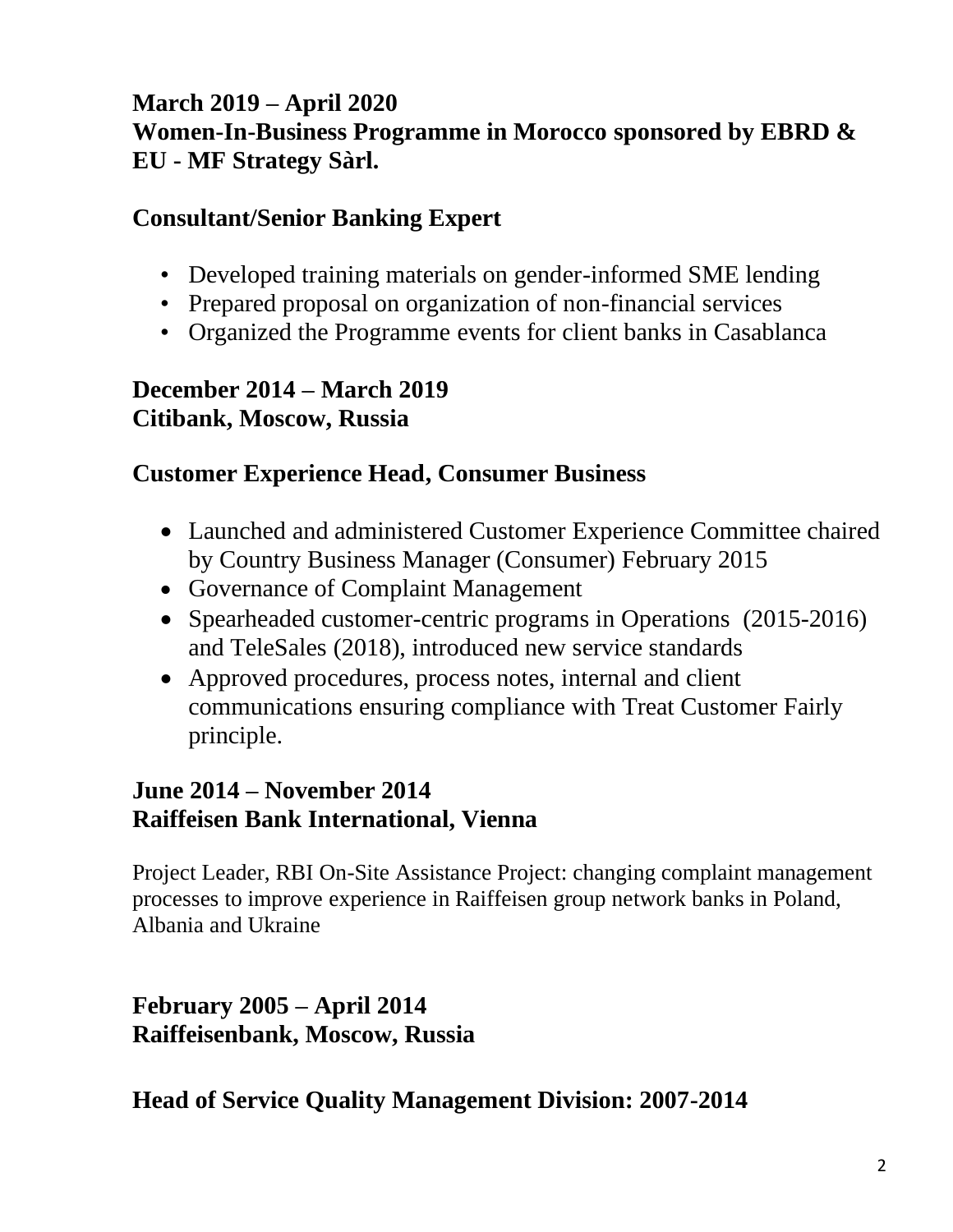- Created and for 7 years successfully managed the SQM team (25) in RBRU Head Office and its reps in the Far East, Siberia, the Ural, Volga, Central and Southern regions of Russia
- Complaint management, problem solving, process management, project management, live reports to Management Board, direct report to CEO in 2012 - 2014
- Launched and administered CEO-chaired Customer Experience **Committee**
- Bank spokesperson on customer service related issues at conferences and in media

Tasks:

- process customer complaints and continuously improve complaint resolution process
- identify 'moments of truth', work with process and product owners on improvements
- monitor service quality in customer contact points and support them in process improvement
- measure customer experience, initiate new tasks based on results
- support all business lines in handling problem cases
- advise business leaders on tools and approaches to customer experience improvements.

Activities/Projects/Deliverables:

- Automated System for Complaint Management and Dispute Resolution (2007);
- Unified Service and Sales Standards for Branches after merger of Raiffeisenbank and IMPEXbank (2007)
- Annual Service Champion Competition (since 2008)
- New policy, process and by-laws for handling card fraud claims (2009)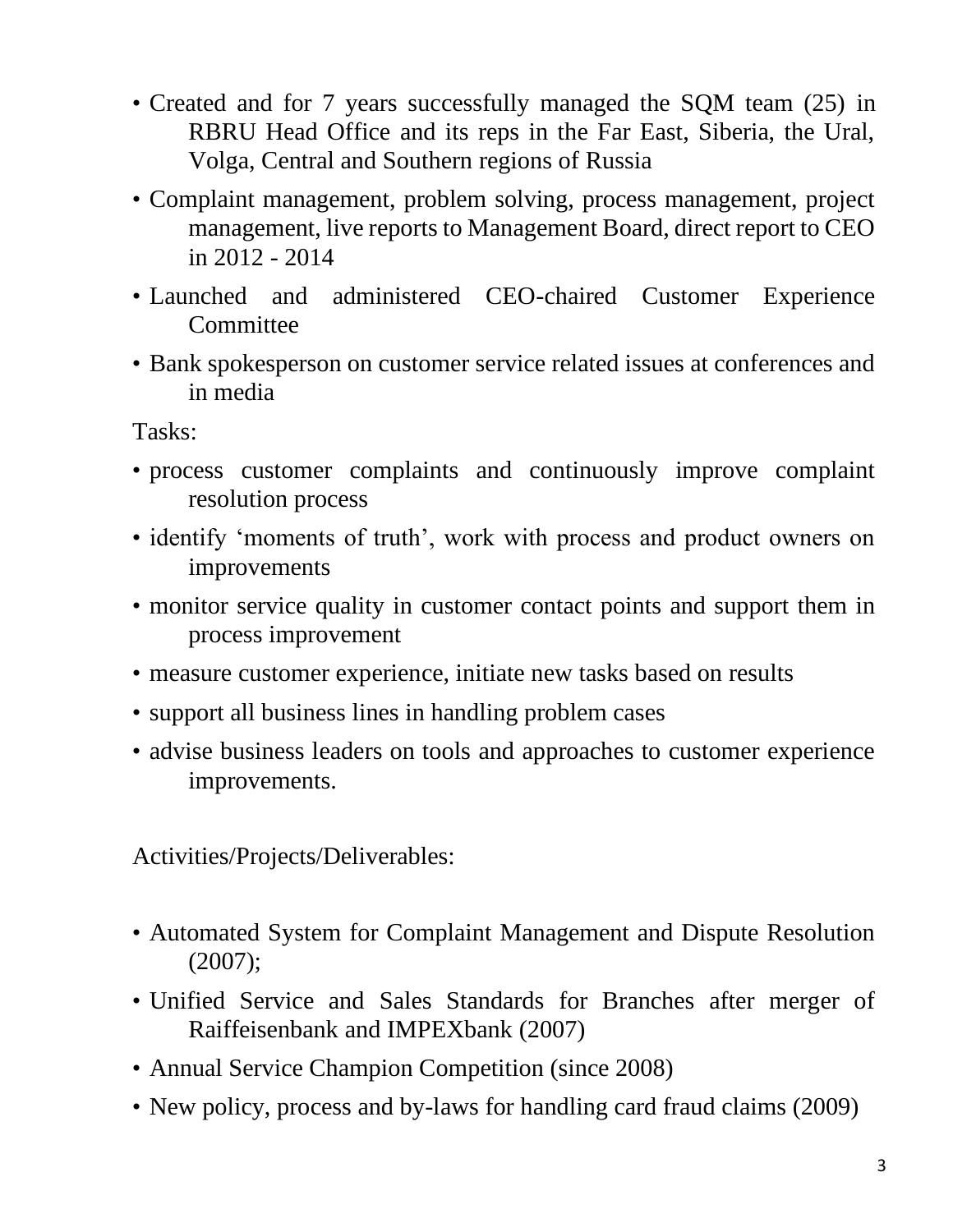- Service quality indices for branches (2010)
- Service quality Indices for Call Center (2011)
- 'Raiffeisen Idea' competition (since 2012)
- ATM Quality Index (2013)
- CEO's 'Direct Line' for customers (2013)
- 'Instant' complaint resolution in branches (2013)
- Complaint Handling Book for Raiffeisen International Network Banks (2013)
- Customer Experience Committee bylaws, administration, follow-ups (2013).

## **Raiffeisenbank Russia experience before December 2007:**

## **February 2006 – November 2006**

Head of Branch.

Member of Change Management Team in Raiffeisenbank and IMPEXbank Integration Project, Leader of the Integration project 'Unified Service Standards'.

## **November 2005 – February 2006**

SME business, spearheaded the start-up

In February 2006, RBRU took decision to close SME business due to coming merger with IMPEXbank, which was believed to have a developed SME business.

### **February 2005 – November 2005**

Senior Account Manager, Leninsky 32 Branch

Brought in SME clients and disbursed loans.

## **1997 – February 2005**

**European Bank for Reconstruction and Development Russia Small Business Fund**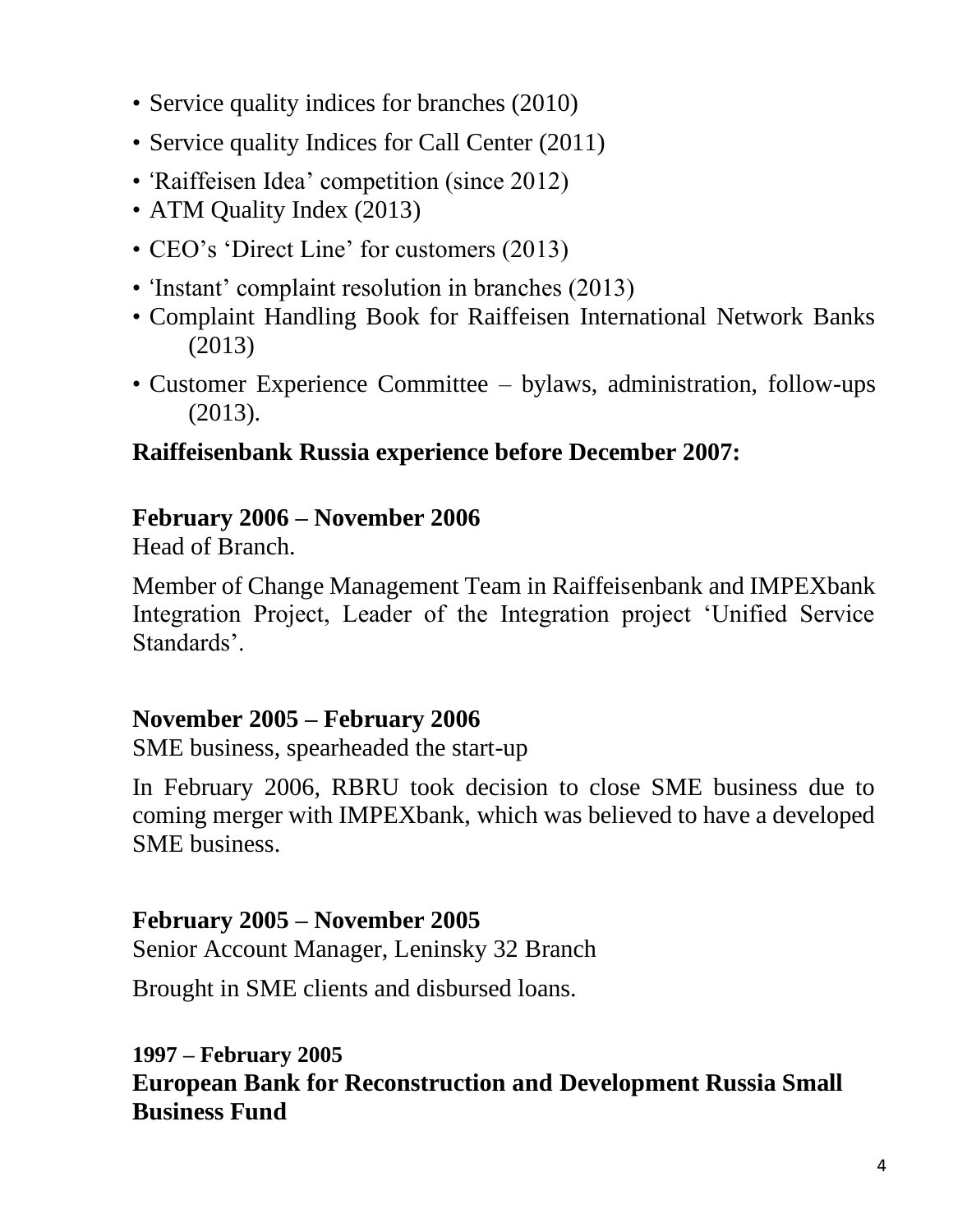## **Lending program managed by IPC (International Project Consult GmbH)**

# **Consultant**

## **2000-2005 Moscow administrative office of RSBF**

- member of credit committee to approve loans up to 150K USD (max possible under the programme) to Russian small businesses, presented by RSBF regional offices
- trainer at seminars on lending procedures for loan officers
- wrote RSBF quarterly reports and Annual Environmental reports to EBRD London office
- as RSBF spokesperson, presented at conferences and on TV.

## **1997-2000, again in 2005 EBRD Adviser in Russian banks, Moscow and Saint-Petersburg**

- hired and trained loan officers
- set up lending units in the bank branches promoting internationally recognized small business lending standards
- advised the bank management on small business lending technology from marketing to work-out, prepared background documents to secure newly established credit procedures in the partner banks
- monitored and restructured loans after August-1998 crisis.

## **1996-1997 Assistant Loan Developer, Shorebank Corporation (Russian legal entity opened by South Shore Bank of Chicago**)

• developed loan proposals for projects of small businesses, including startup projects (exposure from USD 20K to 150K)

# **1994 – 1996**

## **USAID / DELOITTE & TOUCHE Business Development Program (BDP)**

## **Consultant - Moscow Program Office, Smolensk Business Support Center**

- conceived, proposed and implemented BSC services for small businesses and NGOs
- administered grant competition for NGOs (joint project with the Eurasia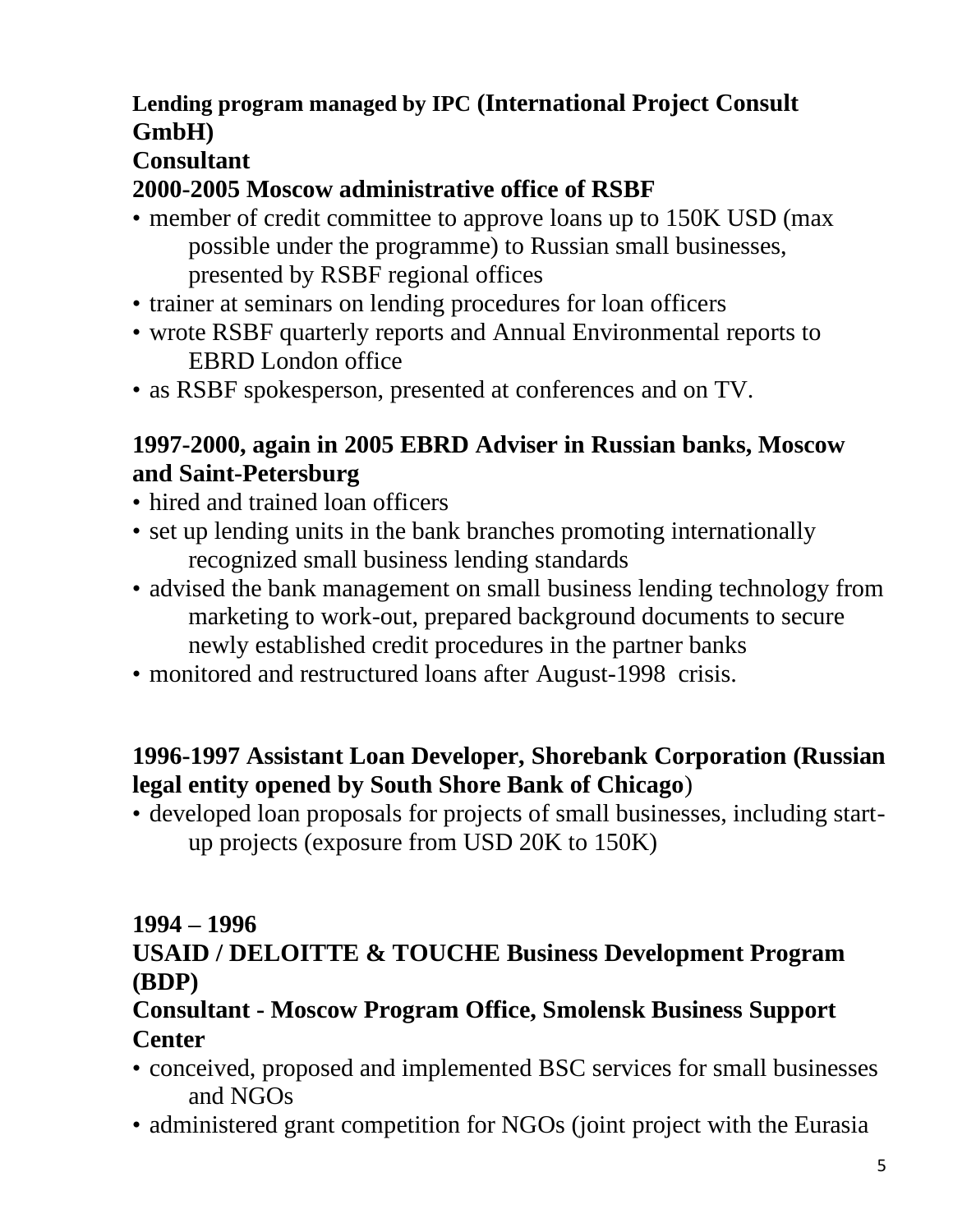Foundation)

- undertook due-diligence review of proposals
- reviewed grant proposals as a member of international board
- co-wrote six-month plans and summary reports to donor organizations

### **1993-1994**

**EBRD Project Preparation Unit (PPU) at the Ministry of Agriculture of the Russian Federation implemented by Danish company Danagro A/S**

**Project Assistant**

#### **1992-1993**

#### **Moscow State Institute of International Relations (MGIMO)**

Faculty of Economy Lecturer (English and Business English)

## **EDUCATION**

#### **2004-2005**

## **Russian Academy of Economy (Plekhanov)**

Banking and Finance

**1986 – 1992 Moscow State University (Lomonosov)** English language &Western European literature

## **Educational Programmes:**

Regional Economic Development, USAID Program, State University of New York, 1994 Corporate Finance, MGIMO Business School, 1995 Making Effective Credit Presentations, Joint Vienna Institute, 1998 Marketing Financial Services, Joint Vienna Institute, 2003 SME Credit Foundations, RBI 2005 SME Sales, RBI, 2005 SME Workout, RBI, 2005 Change Management, RBRU, 2007